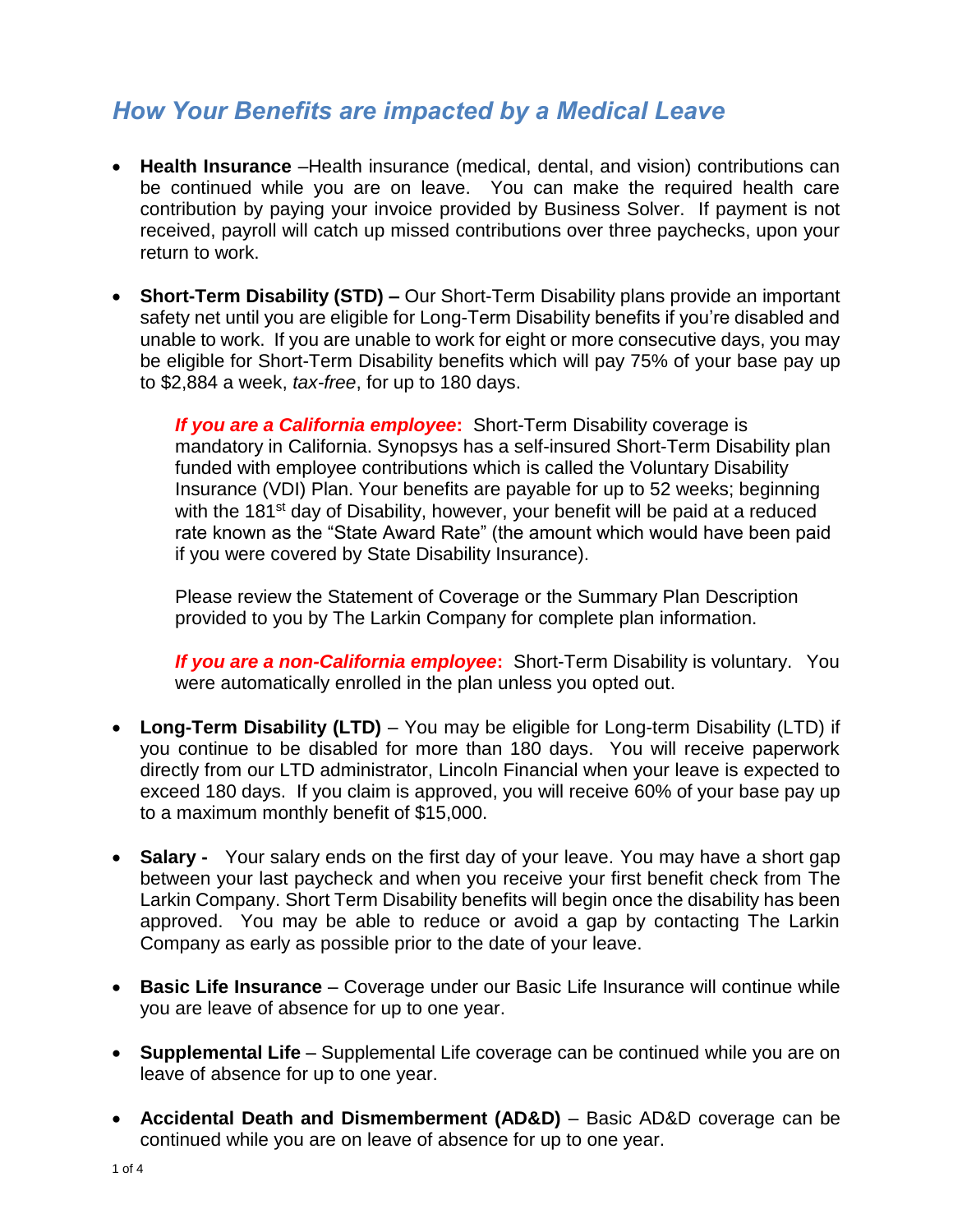- **Supplemental Accidental Death and Dismemberment (AD&D) -** Supplemental AD&D coverage can be can be continued while you are on leave of absence for up to one year.
- **MetLaw and MetLife (Home, Auto, Pet) –** Coverage ends for these programs when you begin your leave. If you have coverage with Metlaw or Metlife please contact them to make payment arrangements.1-800-438-6388.
- **Flexible Spending Account Contributions** Flexible Spending Account contributions (FSA) will be suspended while you are not receiving pay, but the contributions will continue to accumulate while you are on Leave. Upon returning to work or receipt of a paycheck, the FSA deductions will restart and Synopsys will recoup any missed FSA deductions. If you do not wish for your FSA to accumulate, then you may either stop your FSA while on Leave or you may reduce the contribution amount until you return. Please note: claims incurred while on LOA will **not** be eligible if you stop your FSA. Otherwise, you may incur and submit eligible expenses while you are on an approved leave. **If, when you return from leave you would like to change your bi-weekly contributions to meet your stated yearly goal amount, please contact the Benefits Department at: [benefits@synopsys.com.](mailto:benefits@synopsys.com)** You will need to make any changes within 31 days of your return to work.
- **Stock Options** Restricted Stock Unit (RSU) and Stock Option vesting will continue while you are on leave of absence.
- **Employee Stock Purchase Plan (ESPP)** Employee Stock Purchase Plan (ESPP) contributions will be suspended while you are on Leave of Absence.
- **401(k) –** 401(k) contributions will be suspended while you are not receiving pay from Synopsys while you are on leave
- **401(k) Loan Payments -** If you have a 401(k) loan, you may make payments through ACH, otherwise your loan will be re-amortized and an adjustment to your payment schedule will be made by Fidelity upon your return. Please contact Fidelity if you have questions regarding your loan. 1-800-835-5095.
- **Flexible Time Off (FTO) Accrual** Flexible Time Off (FTO) is not accrued while you are on Leave of Absence.
- **Holiday Pay –** You do not receive holiday pay while you are on Leave of Absence.
- **Car Allowance –** You do not receive a car allowance while you are on Leave of Absence.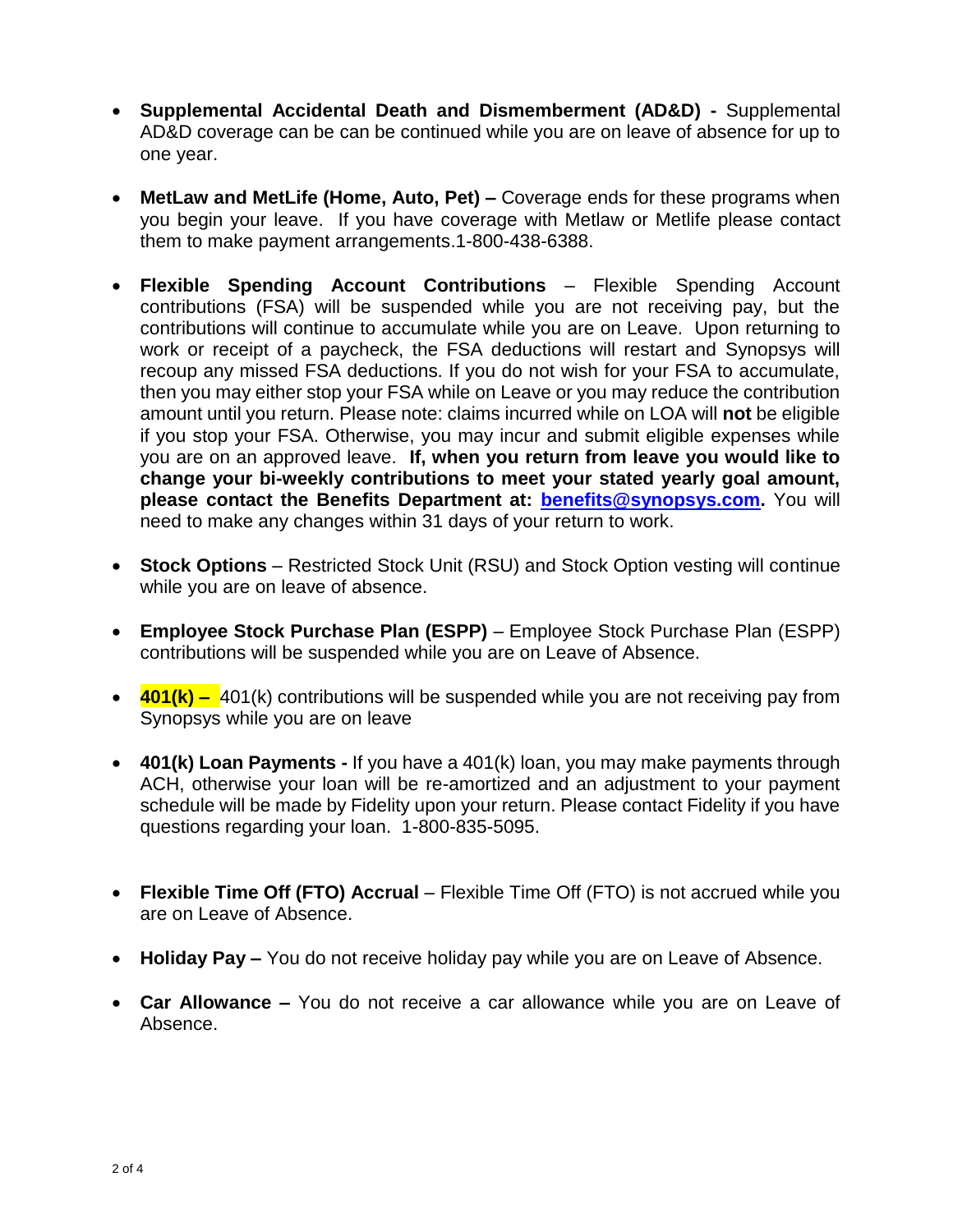**If you have any questions about your Benefits while you are on a leave, please email [Benefits@Synopsys.com](mailto:Benefits@Synopsys.com) You may access information about Synopsys Benefit Plans 24/7 at: http://teamhr/Benefits/US/Pages/Home.aspx**



- **Lyra**, our Employee Assistance Program (EAP), provides confidential support to help you maintain your emotional health and deal with far more serious problems or challenging times. Synopsys pays the full cost of this benefit, up to 25 sessions, for all U.S. benefits-eligible Synopsys employees and their dependents. To get started, call: [\(844\) 856-2213](tel:%28844%29856-2213) or visit:<https://synopsys.lyrahealth.com/> (compatible with Chrome)
- **Teladoc** When you need to be absolutely sure, contact Teladoc, our second opinion service
	- o In-Depth Medical Review. Have your medical case fully reviewed by Teladoc Health. Get a detailed report and a confidential recommendation about your diagnosis and/or treatment plan. Teladoc Health will collect your medical records, images, and test samples and send them to an expert specialist for review. After the review, you will receive a comprehensive, easy-tounderstand report summarizing the Teladoc Health findings so that you and your treating physician can take the right next steps.
	- o Critical Care Program. Receive expedited review of your condition for acute medical events resulting in admission to the ER, ICU, or NICU. Within 24 hours of notification, the Teladoc Health team of critical care experts will go to work on your behalf to assist in the coordination of care and to ensure appropriate care is delivered at the correct facility level.
	- o Ask the Expert. Call Teladoc Health for answers to basic questions about a diagnosis or treatment options. No more wondering what steps to take or relying on Internet searches. You get a personalized response in about five days from a doctor who fully understands your particular situation.
	- o Need a pediatrician? Want the best surgeon in your area? Looking for a medical specialist? Teladoc Health will help you locate the right doctor for your plan and location
	- o (800) 835-2362 or online at: teladoc.com/medical-experts/